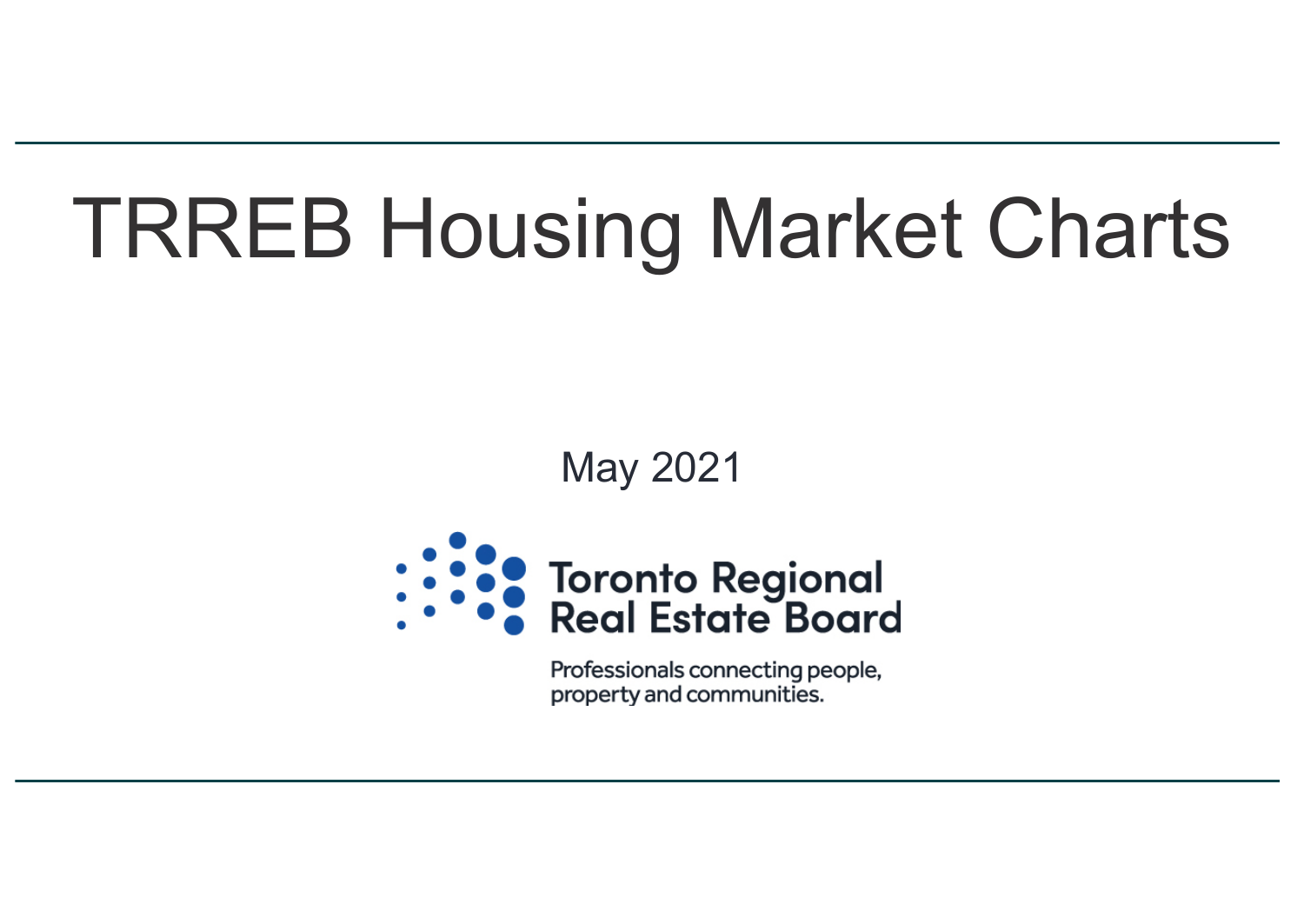

# TRREB Housing Market Charts

TRREB MLS® Sales

Monthly with Three Previous Years for Comparison



#### Source: Toronto Regional Real Estate Board

Explanation: This chart plots monthly MLS<sup>®</sup> Sales for the current year and the previous three years. The recurring seasonal trend can be examined along with comparisons to previous years for each month.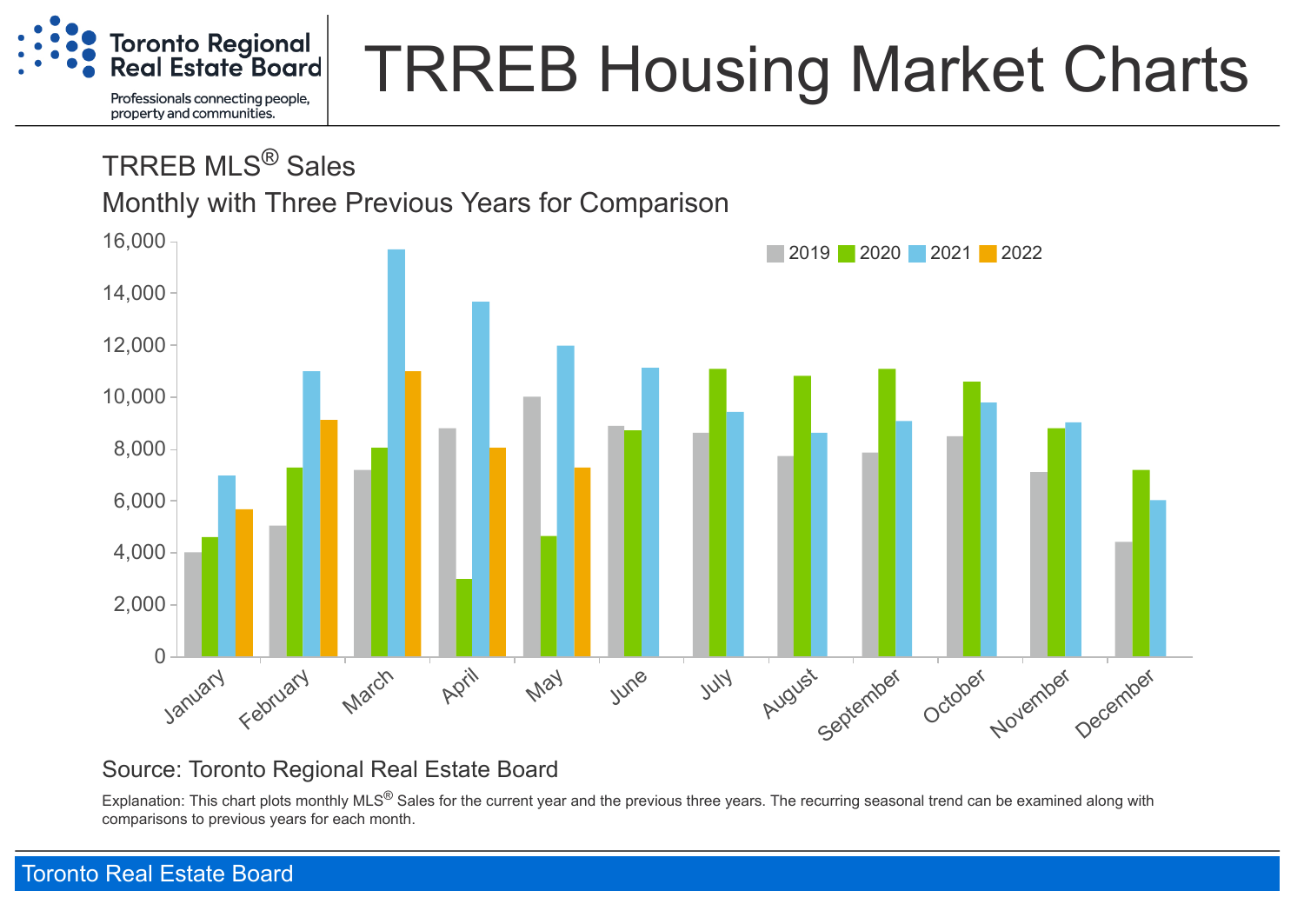

## TRREB Housing Market Charts

### TRREB MLS® New Listings

Monthly with Three Previous Years for Comparison



#### Source: Toronto Regional Real Estate Board

Explanation: This chart plots monthly MLS<sup>®</sup> New Listings for the current year and the previous three years. The recurring seasonal trend can be examined along with comparisons to previous years for each month.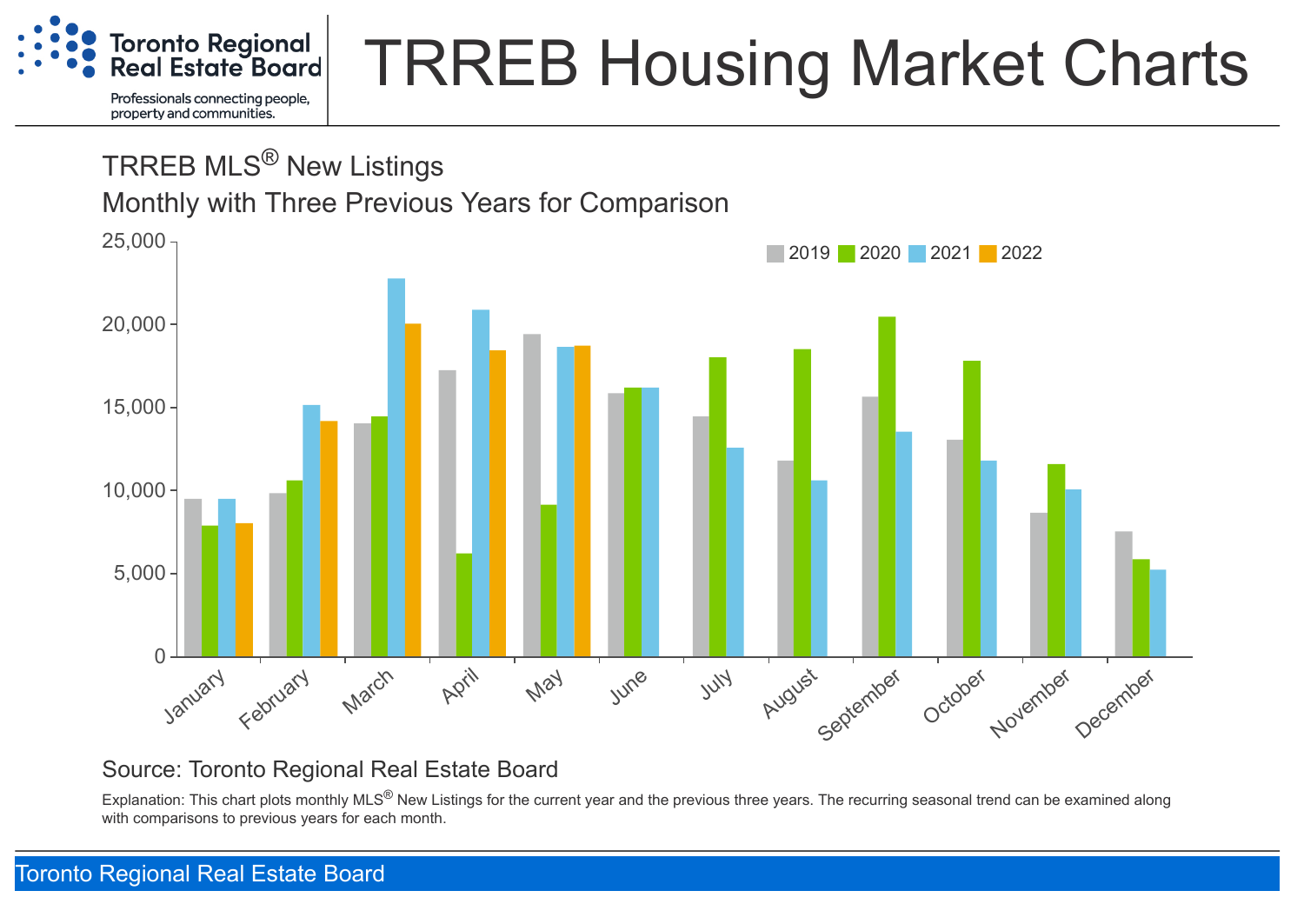

## TRREB Housing Market Charts

### TRREB MLS® Sales-to-New Listings Ratio Monthly with Three Previous Years for Comparison



#### Source: Toronto Regional Real Estate Board

Explanation: This chart plots monthly MLS<sup>®</sup> Sales-to-New Listings ratio for the current year and the previous three years. The recurring seasonal trend can be examined along with comparisons to previous years for each month.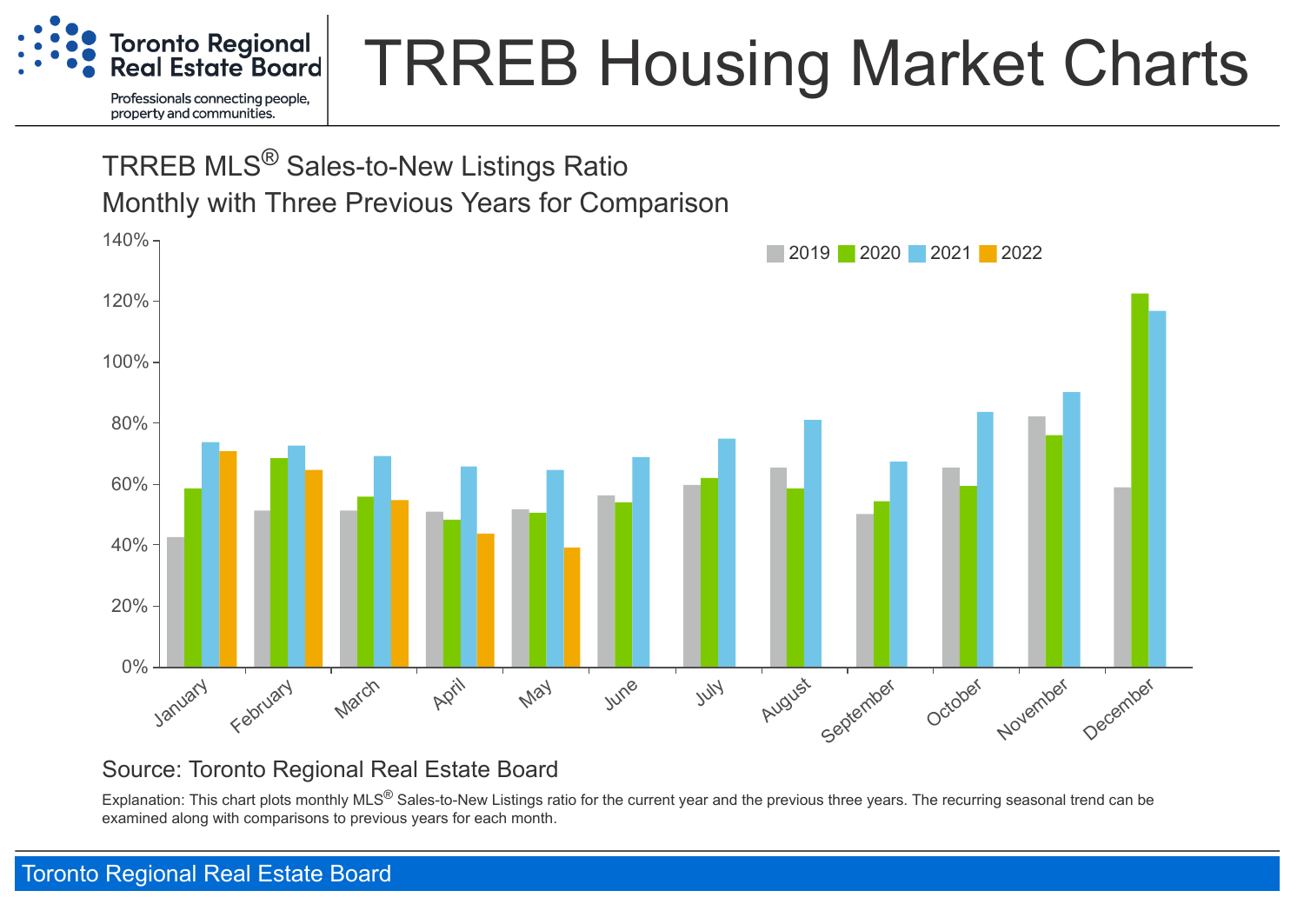

### TRREB Housing Market Charts



#### Source: Toronto Regional Real Estate Board

Explanation: This chart plots monthly MLS<sup>®</sup> Average Resale Home Price for the current year and the previous three years. The recurring seasonal trend can be examined along with comparisons to previous years for each month.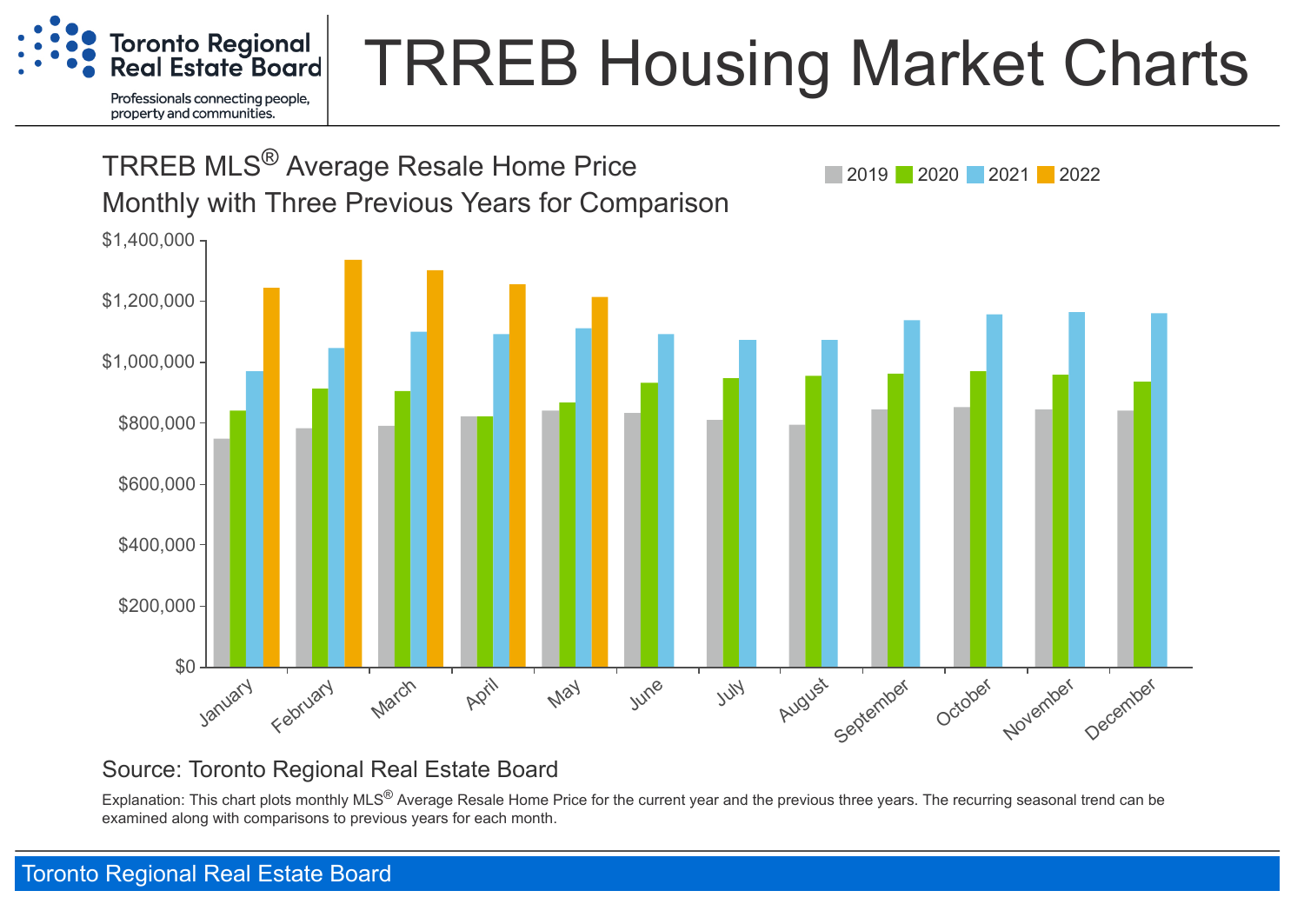

# TRREB Housing Market Charts

### TRREB MLS® Sales Monthly Time Series with Trend Line



#### Source: Toronto Regional Real Estate Board

Explanation: This chart plots monthly MLS® sales since January 1994. The purple line shows actual sales. The brown line is the trend computed using a 12-month moving average, which exhibits no seasonal variations or other irregular fluctuations. A substantial change in actual sales must occur to change the direction of the trend.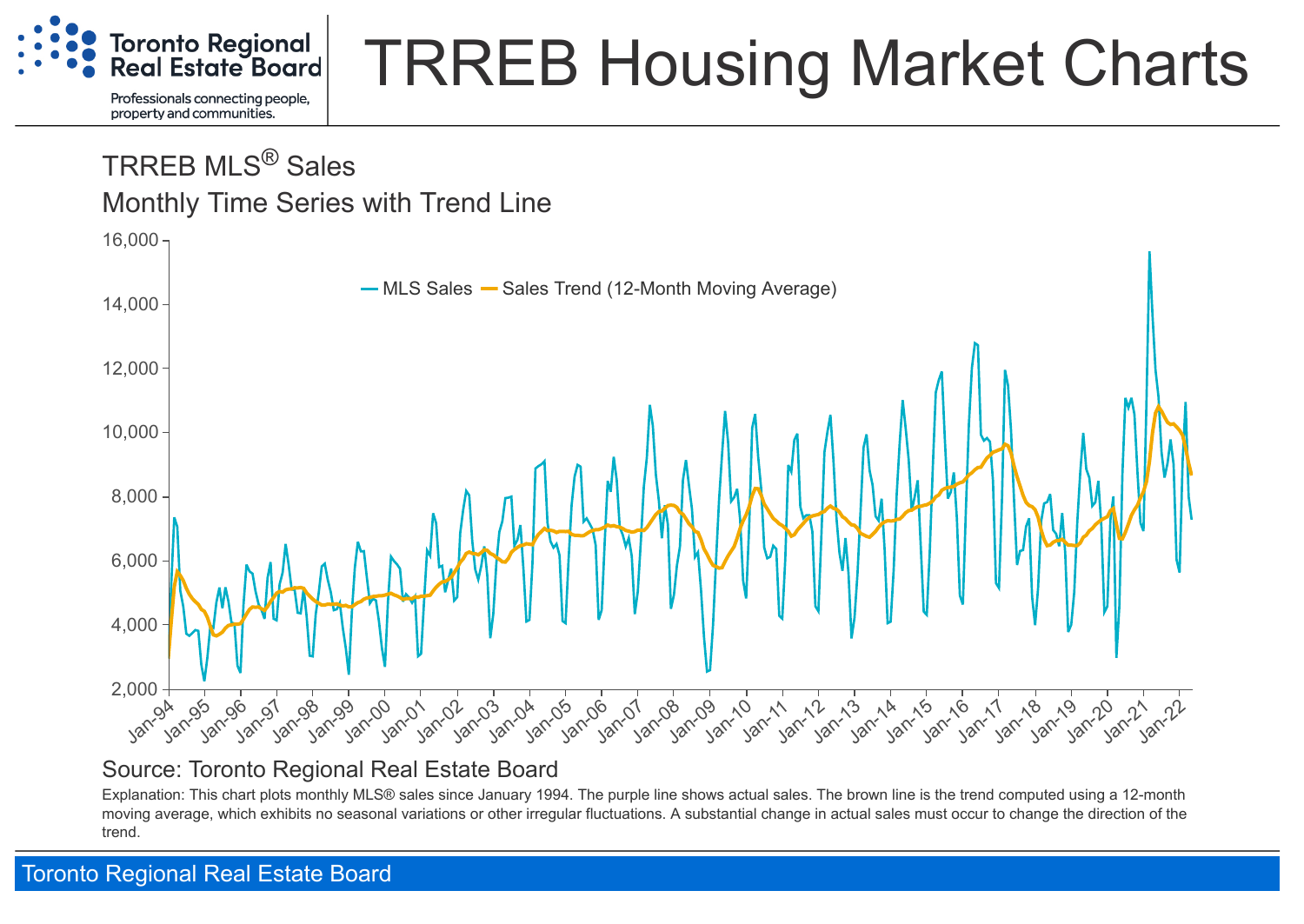

# TRREB Housing Market Charts

### TRREB MLS<sup>®</sup> New Listings Monthly Time Series with Trend Line



#### Source: Toronto Regional Real Estate Board

Explanation: This chart plots monthly MLS® new listings since January 1994. The purple line shows actual new listings. The brown line is the trend computed using a 12-month moving average, which exhibits no seasonal variations or other irregular fluctuations. A substantial change in actual new listings must occur to change the direction of the trend.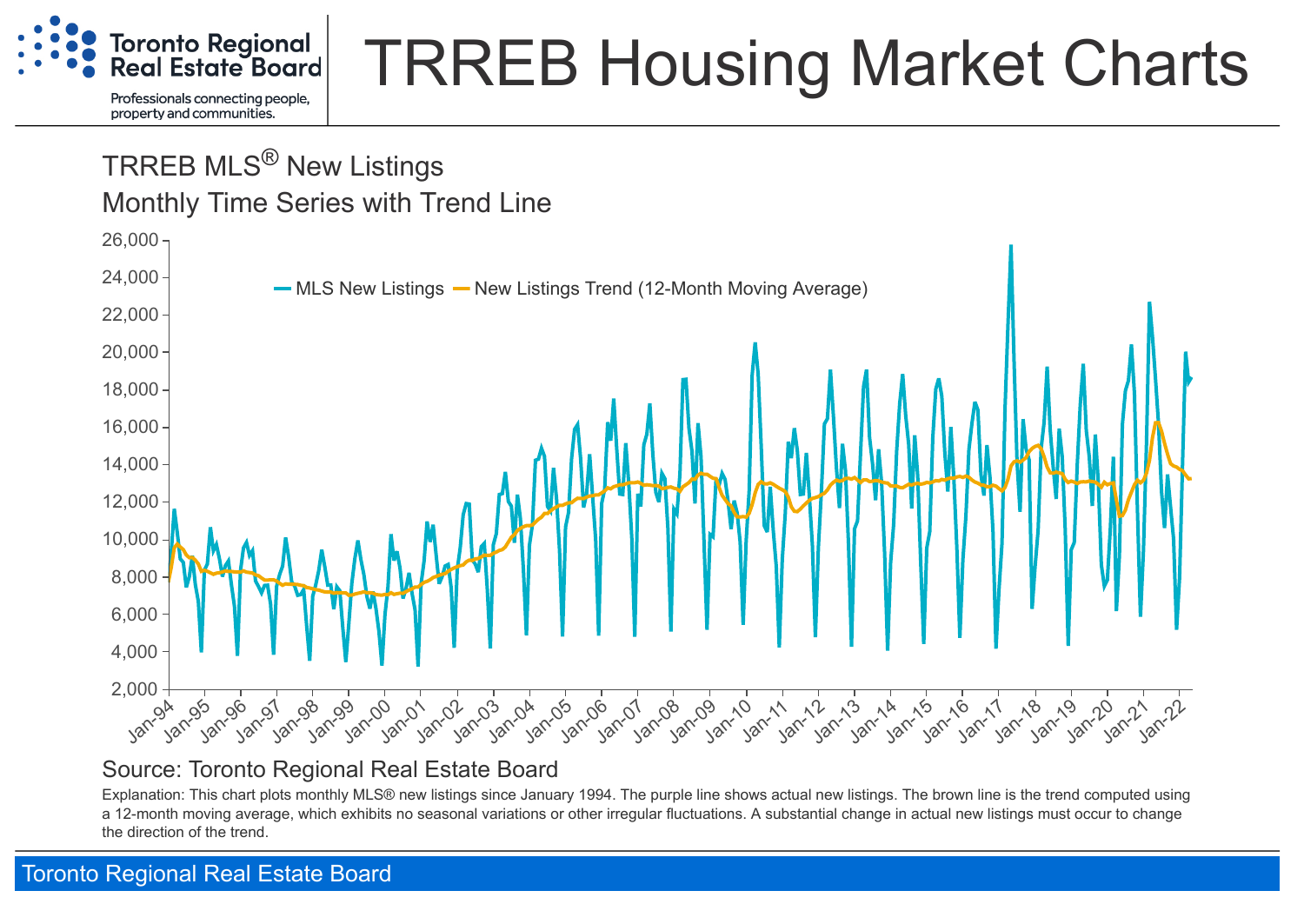

# TRREB Housing Market Charts

### Jan-94 Jan-95 Jan-96 Jan-97 Jan-98 Jan-99 Jan-00 Jan-01 Jan-02 Jan-03 Jan-04 Jan-05 Jan-06 Jan-07 Jan-08 Jan-09 Jan-10 Jan-11 Jan-12 Jan-13 Jan-14 Jan-15 Jan-16 Jan-17 1 18 19 12 12 12 12 \$175,000 \$375,000 \$575,000 \$775,000 \$975,000 \$1,175,000 \$1,375,000 MLS Average Price — Average Price Trend (12-Month Moving Average) TRREB MLS® Average Price Monthly Time Series with Trend Line

#### Source: Toronto Regional Real Estate Board

Explanation: This chart plots monthly MLS® average price since January 1994. The purple line shows the actual average price. The brown line is the trend computed using a 12-month moving average, which exhibits no seasonal variations or other irregular fluctuations. A substantial change in actual average price must occur to change the direction of the trend.